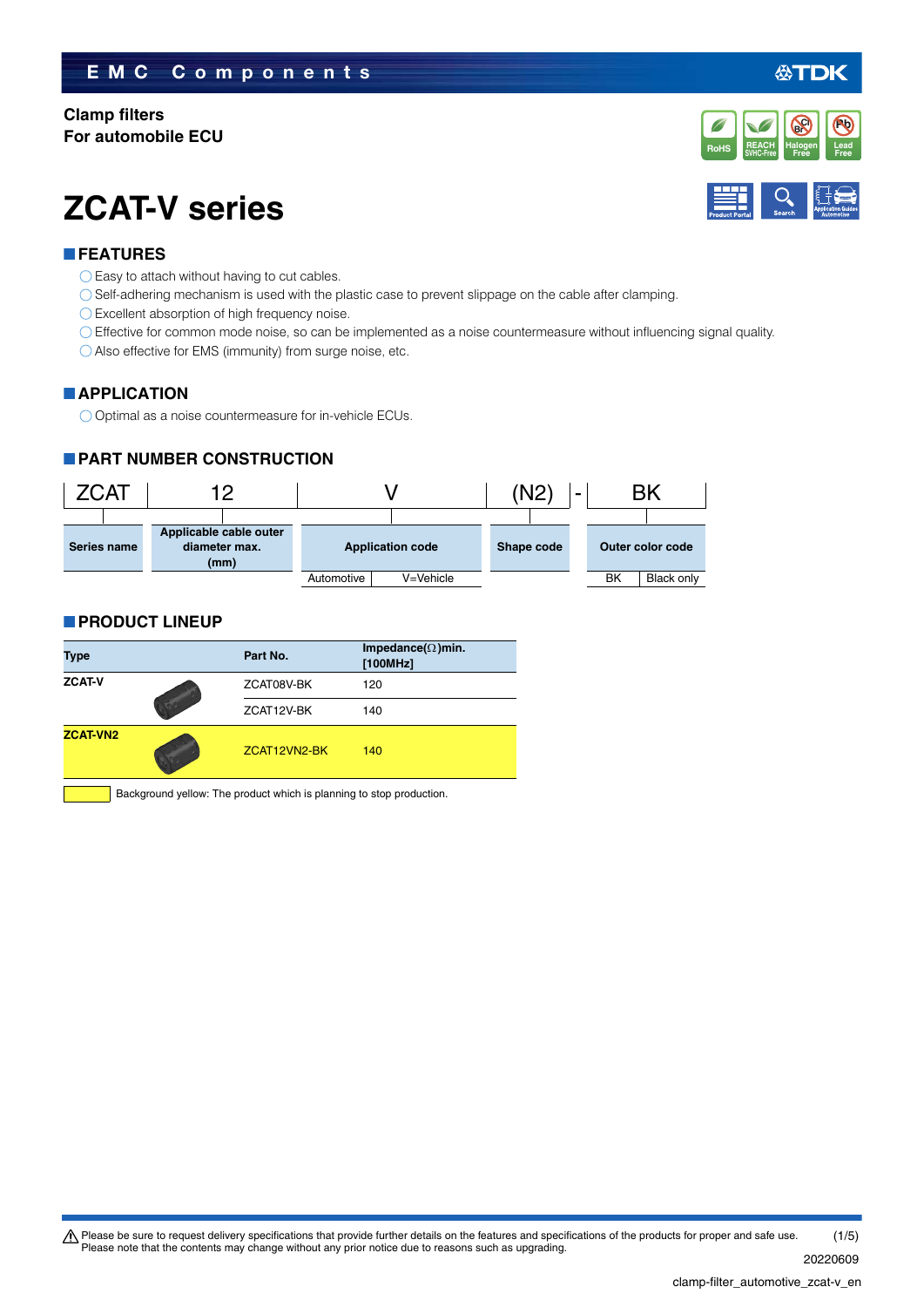# **ZCAT-V type**

#### **CHARACTERISTICS SPECIFICATION TABLE**

| Part No.   | Impedance( $\Omega$ )min. | <b>Operating temperature</b><br>range | Temperature range for<br>engagement work | Storage condition after<br>engagement | Individual weight |
|------------|---------------------------|---------------------------------------|------------------------------------------|---------------------------------------|-------------------|
|            | [100MHz]                  | $^{\circ}$ C)                         | $^{\circ}$ C)                            | $^{\circ}$ C)                         | (g                |
| ZCAT08V-BK | 120                       | $-40$ to $+125^{\circ}$ C             | 0 to $+50^{\circ}$ C                     | $-40$ to $+125^{\circ}$ C             | 17.0              |
| ZCAT12V-BK | 140                       | $-40$ to $+125^{\circ}$ C             | 0 to $+50^{\circ}$ C                     | $-40$ to $+125^{\circ}$ C             | 44.4              |

• Test conditions: When passing through an impedance meter (unloaded) ø1mm copper cable

#### **IMPEDANCE VS. FREQUENCY CHARACTERISTICS**



#### Frequency(MHz)

#### **SHAPE & DIMENSIONS**



|            | Dimensions(mm) |  | Applicable cable                                                 |                |
|------------|----------------|--|------------------------------------------------------------------|----------------|
| Part No.   |                |  | D                                                                | outer diameter |
| ZCAT08V-BK |                |  | $32.5 \pm 1.5$ $8.0 \pm 1.5$ $18.4 \pm 1.5$ $18.9 \pm 1.5$ $8.0$ |                |
| ZCAT12V-BK |                |  | $34.6 \pm 1.5$ 12.0 $\pm 1.5$ 27.5 $\pm 1.5$ 27.0 $\pm 1.5$ 12.0 |                |

#### **INTERNAL CONSTRUCTION**



Please be sure to request delivery specifications that provide further details on the features and specifications of the products for proper and safe use.<br>Please note that the contents may change without any prior notice d (2/5)

20220609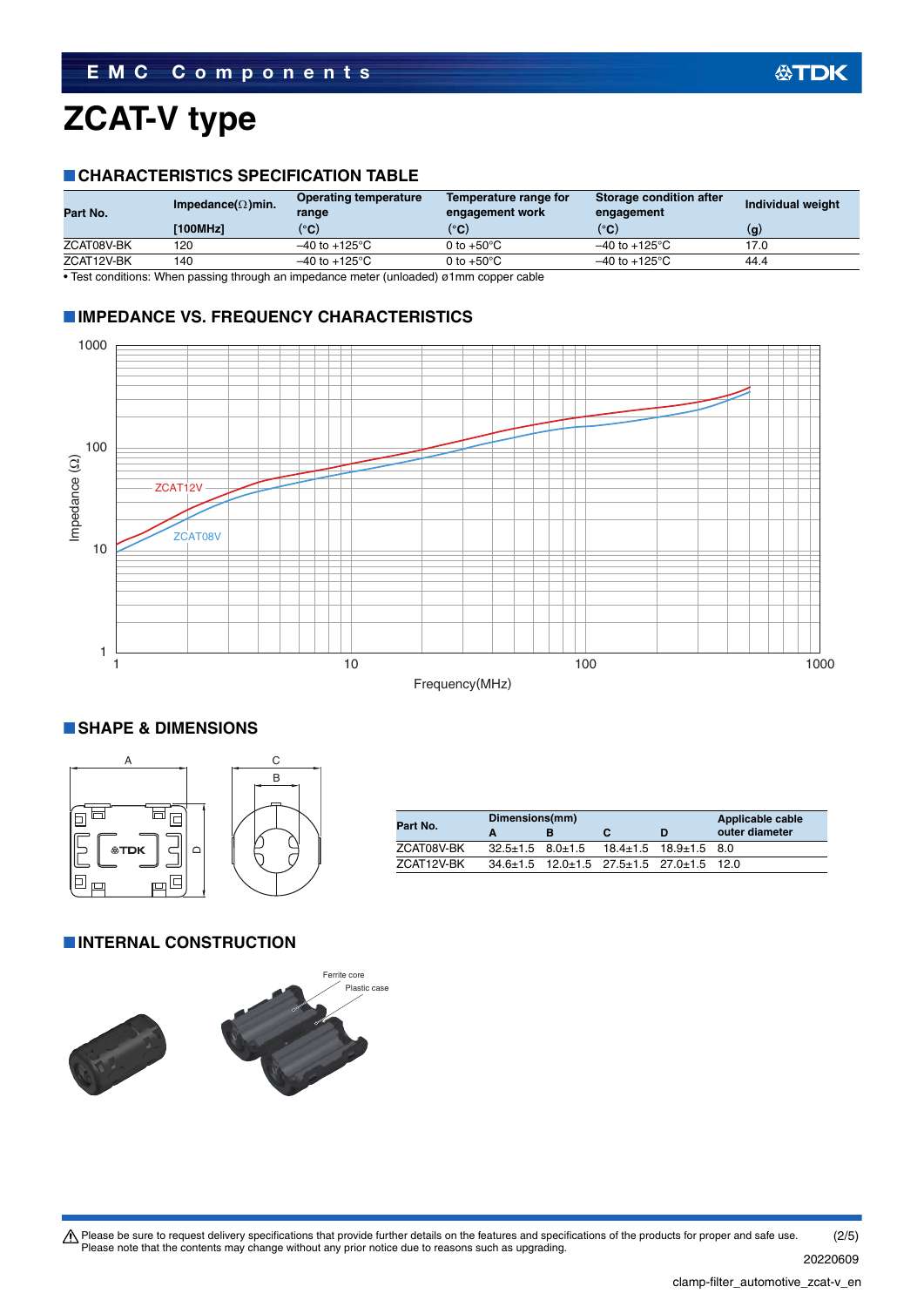# **ZCAT-VN2 type**

#### **CHARACTERISTICS SPECIFICATION TABLE**

| Part No.     | Impedance( $\Omega$ )min. | <b>Operating temperature</b><br>range | Temperature range for<br>engagement work | Storage condition after<br>engagement | Individual weight |
|--------------|---------------------------|---------------------------------------|------------------------------------------|---------------------------------------|-------------------|
|              | [100MHz]                  | (°C)                                  | (°C)                                     | (°C)                                  | (g                |
| ZCAT12VN2-BK | 140                       | $-40$ to $+125^{\circ}$ C             | 0 to $+50^{\circ}$ C                     | $-40$ to $+125^{\circ}$ C             | 45.5              |

• Test conditions: When passing through an impedance meter (unloaded) ø1mm copper cable

#### **IMPEDANCE VS. FREQUENCY CHARACTERISTICS**



**SHAPE & DIMENSIONS**



| Part No.                                              | Dimensions(mm) |  | Applicable cable |                |
|-------------------------------------------------------|----------------|--|------------------|----------------|
|                                                       |                |  |                  | outer diameter |
| ZCAT12VN2-BK 34.6±1.5 12.5±1.5 31.2±1.5 27.2±1.5 12.0 |                |  |                  |                |

#### **INTERNAL CONSTRUCTION**



20220609

公TDK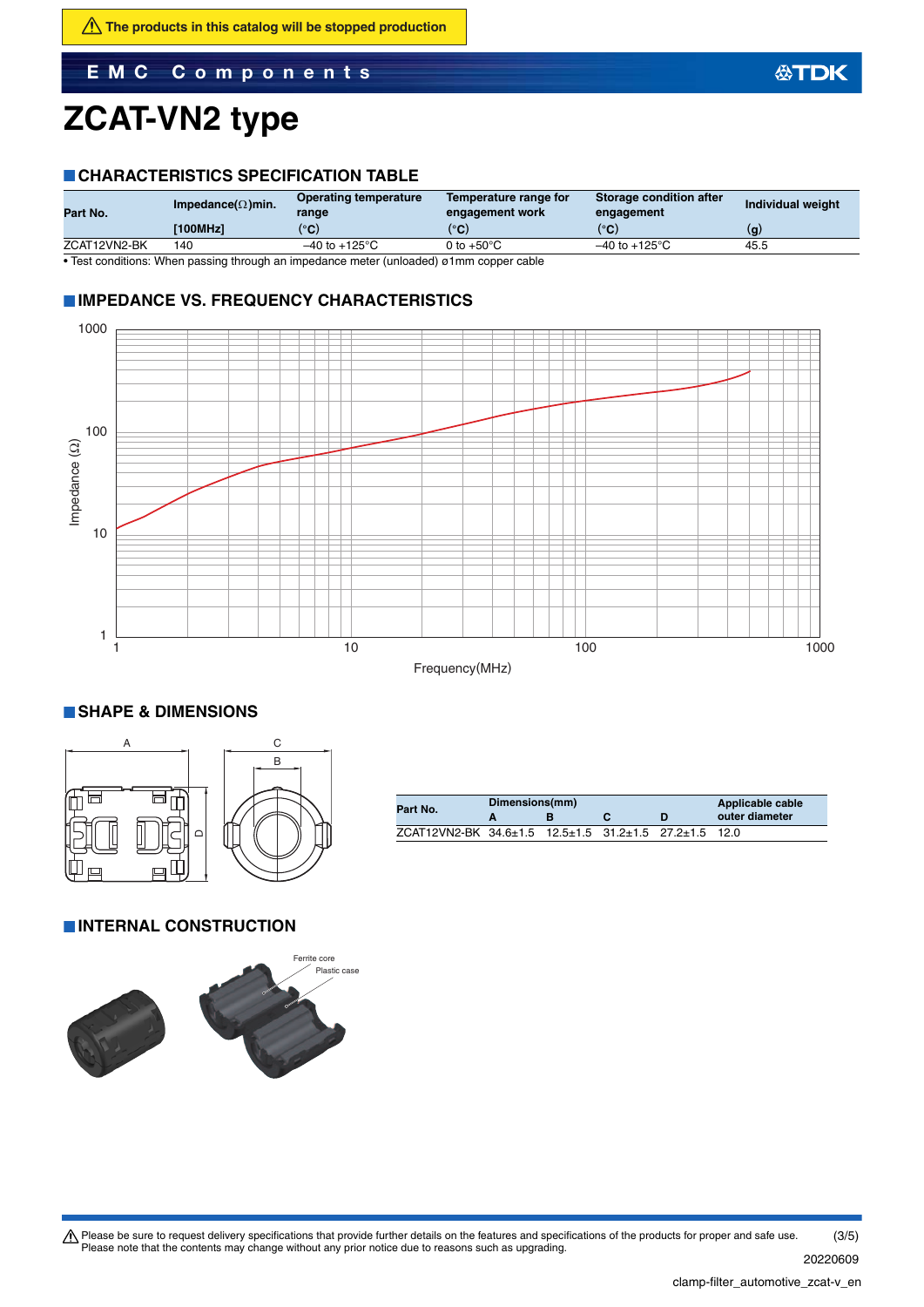### **ZCAT-V series**

 $\overline{\phantom{a}}$ 

#### **EXTERIOR BOX SIZE, PACKAGE QUANTITY**

| <b>Type</b>     | Part No.     | <b>Product quantity</b><br>(pieces/tray) | Interior tray quantity<br>(tray/box) | Package quantity<br>(pieces/box) | <b>Exterior box size</b><br>(mm) |
|-----------------|--------------|------------------------------------------|--------------------------------------|----------------------------------|----------------------------------|
| <b>ZCAT-V</b>   | ZCAT08V-BK   | 50                                       |                                      | 350                              | 475x284x90                       |
|                 | ZCAT12V-BK   | 30                                       | 4                                    | 120                              | 475x284x90                       |
| <b>ZCAT-VN2</b> | ZCAT12VN2-BK | 30                                       | 5.                                   | 150                              | 475x284x90                       |

 $\blacksquare$  Background yellow: The product which is planning to stop production.

Please be sure to request delivery specifications that provide further details on the features and specifications of the products for proper and safe use.<br>Please note that the contents may change without any prior notice d (4/5)

**公TDK**